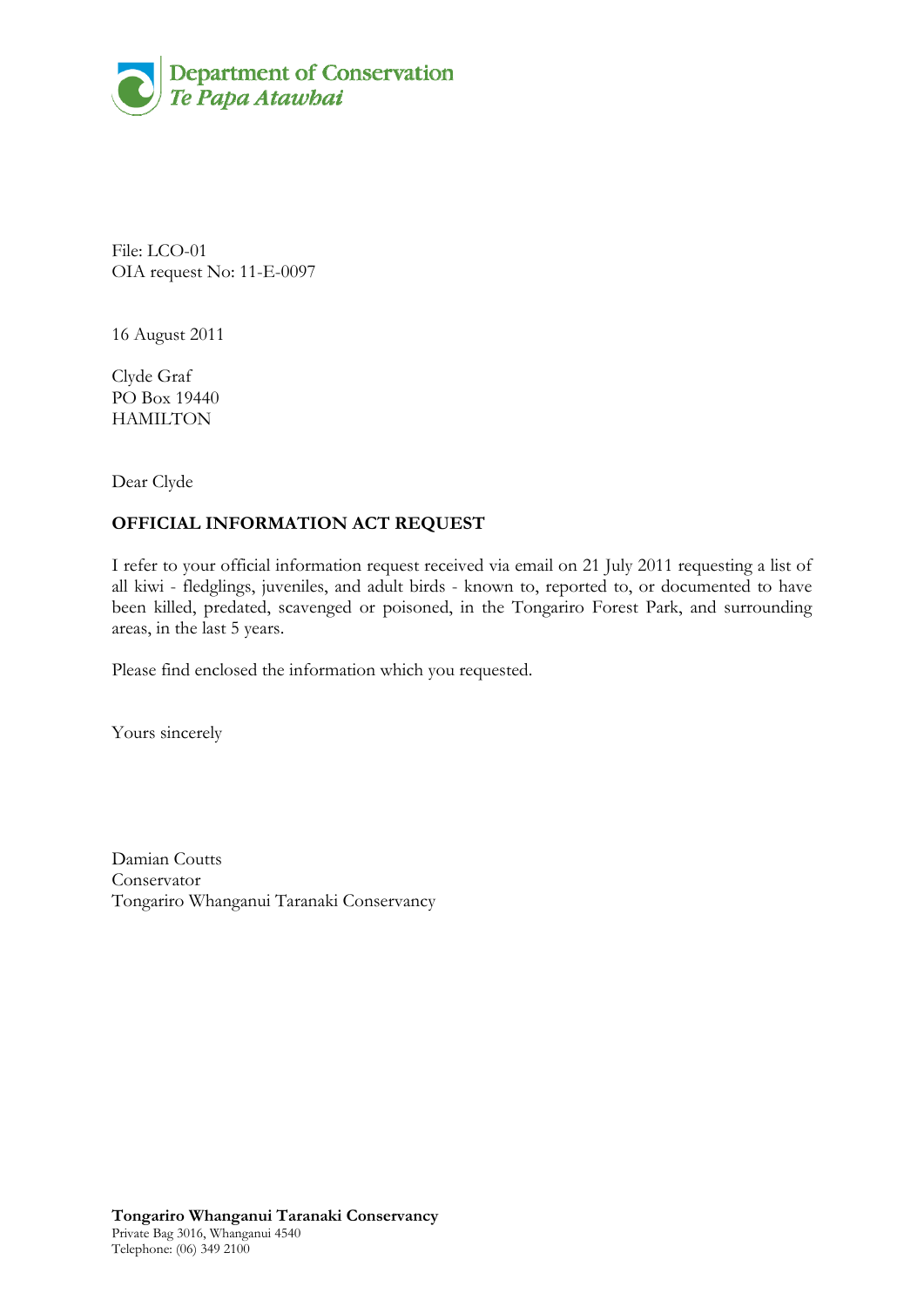### **Tongariro Forest Kiwi Sanctuary Kiwi Chicks (to 183 days)**

#### **July 2007 to July 2011**

List includes all monitored chicks within Tongario Forest Kiwi Sanctuary since 06/07 season. However, this obviously represents only a proportion of the total TFKS chick population. Every chick listed was radio-tagged (sex listed if known). When cause of death was established (using expert opinion, evidence, and pathology/Massey University) it was listed. When cause of death was not conclusively able to be established (carcasses too decomposed, not located, lack of evidence) it was listed as cause unknown.

| <b>Chick ID</b>                    | <b>Sex</b> | <b>First</b>      | <b>Outcome date</b> | Age on | <b>Days</b> | Last age | Outcome (& cause)        |
|------------------------------------|------------|-------------------|---------------------|--------|-------------|----------|--------------------------|
|                                    |            | transmitter<br>on |                     |        |             |          |                          |
| Ro1                                |            | 29-Sep-06         | 01-Mar-07           | 6      | 154         | 160      | DEAD, mustelid predation |
| Lahar-nui (D37)                    | female     | 3-Oct-06          | 28-Mar-07           |        | 176         | 183      | reached sub-adult status |
| Lg5                                |            | 19-Oct-06         | 15-Apr-07           | 4      | 178         | 182      | DEAD, mustelid predation |
| Thunder bolt(Mm3)                  | male       | 19-Oct-06         | 3-Apr-07            | 17     | 166         | 183      | reached sub-adult status |
| Anouk (D38)                        | female     | 20-Oct-06         | 9-Apr-07            | 12     | 171         | 183      | reached sub-adult status |
| Mickey(Mm4)                        | male       | 22-Oct-06         | 7-Apr-07            | 16     | 167         | 183      | reached sub-adult status |
| Lg4                                |            | 25-Oct-06         | 12-Apr-07           | 14     | 169         | 183      | reached sub-adult status |
| Zaine (Dy5)                        | female     | 26-Oct-06         | 19-Apr-07           | 8      | 175         | 183      | reached sub-adult status |
| T30 (previously<br>T <sub>41</sub> |            | 27-Oct-06         | $7$ -Jan-07         | 7      | 72          | 79       | DEAD, mustelid predation |
| Ma9                                |            | 27-Oct-06         | 2-Mar-07            | 9      | 126         | 135      | DEAD, mustelid predation |
| Ma8                                |            | 27-Oct-06         | 27-Jan-07           | 12     | 92          | 104      | Dropped Tx               |
| Kaimai (T40)                       | female     | 27-Oct-06         | 16-Apr-07           | 12     | 171         | 183      | reached sub-adult status |
| Iti (W7)                           | female     | <b>7-Nov-06</b>   | 23-Apr-07           | 16     | 167         | 183      | reached sub-adult status |
| Little Moa (LD5)                   | male       | <b>16-Nov-06</b>  | 16-May-07           | 2      | 181         | 183      | reached sub-adult status |
| Diva (LD4)                         | male       | <b>16-Nov-06</b>  | 13-May-07           | 5      | 178         | 183      | reached sub-adult status |
| <b>Rocket (MR7)</b>                | male       | <b>22-Nov-06</b>  | 18-May-07           | 6      | 177         | 183      | reached sub-adult status |
| Mo1                                |            | 28-Nov-06         | 20-Apr-07           | 17     | 143         | 160      | DEAD, mustelid predation |
| <b>Spike (PP7)</b>                 | female     | 11-Dec-06         | 4-Jun-07            | 8      | 175         | 183      | reached sub-adult status |
| Ln2                                |            | 20-Dec-06         | $1-Feb-07$          | 17     | 43          | 60       | Dropped Tx               |
| Pooki (Tb8)                        | female     | 22-Jan-07         | 23-Jul-07           |        | 182         | 183      | reached sub-adult status |
| LD6                                |            | 24-Apr-07         | $21$ -Jun-07        | 2      | 58          | 60       | DEAD, mustelid predation |
| Kivi(R02)                          | female     | 11-Oct-07         | 7-Apr-2008          | 4      | 179         | 183      | reached sub-adult status |
| <b>T32</b>                         |            | 18-Oct-07         | 13-Nov-07           | 4      | 26          | 30       | DEAD, cause unknown      |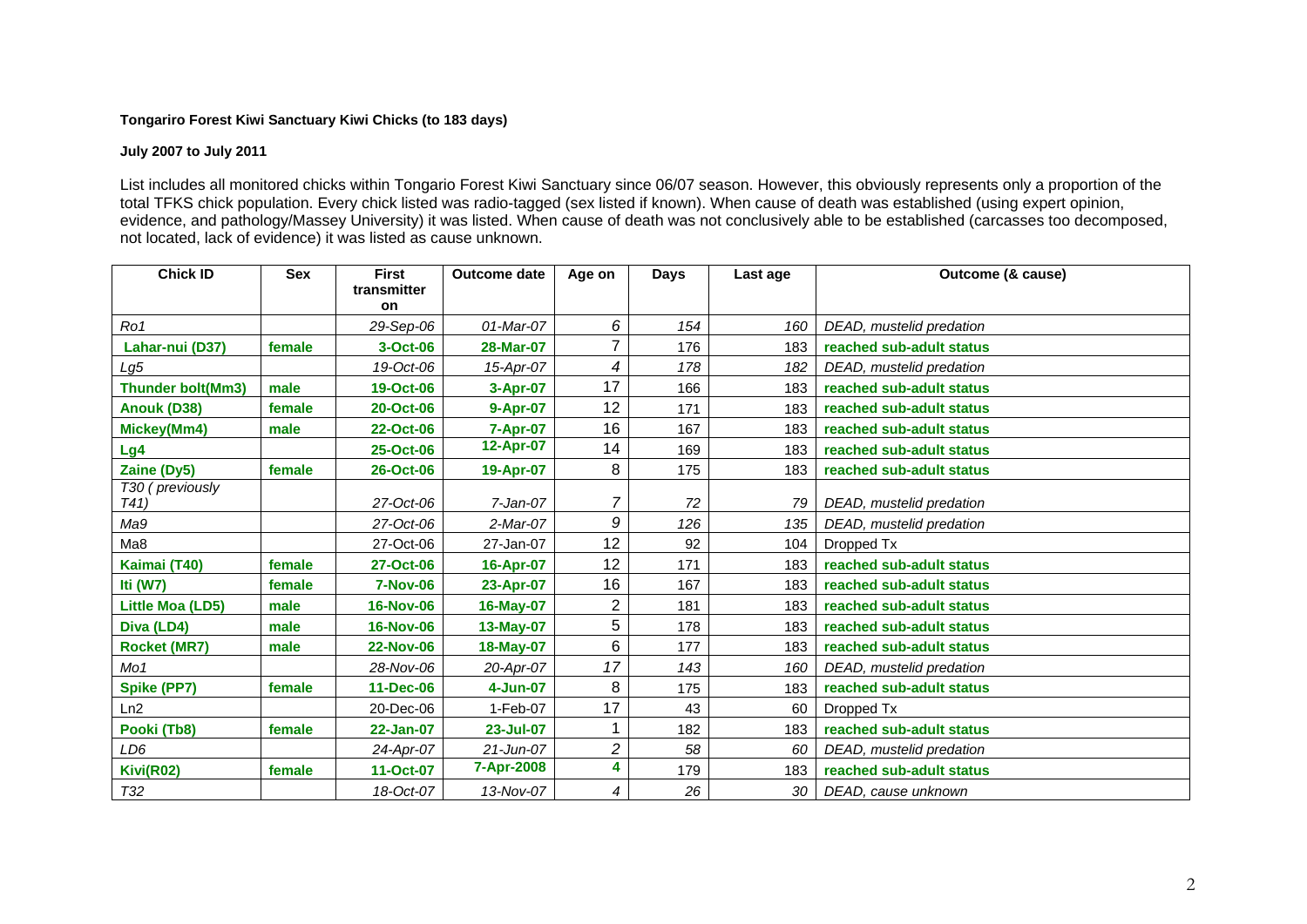| <b>T31</b>      |        | 19-Oct-07       | 24-Nov-07    | 10             | 36   | 46  | DEAD, misadventure                      |
|-----------------|--------|-----------------|--------------|----------------|------|-----|-----------------------------------------|
| Windsor(Ma12)   | female | 26-Oct-07       | 18-Apr-2008  | 8              | 175  | 183 | reached sub-adult status                |
| M02             |        | 29-Oct-07       | $6$ -Jan-08  | 9              | 69   | 78  | Dead, mustelid predation                |
| W9              |        | 2-Nov-07        | 30-Dec-07    | $\overline{7}$ | 58   | 65  | Assumed transmitter failure             |
| Tiaho(W8)       | male   | 2-Nov-07        | 26-Apr-2008  | 7              | 176  | 183 | reached sub-adult status                |
| Dy10            |        | 4-Nov-07        | 25-Nov-07    | 4              | 21   | 25  | dead, mustelid predation                |
| Ln4             |        | 6-Nov-07        | 20-Nov-07    | $\overline{4}$ | 14   | 18  | DEAD, misadventure                      |
| Ln3             |        | 6-Nov-07        | $11-Jan-08$  | 9              | 67   | 76  | Dropped Tx                              |
| Awa (LD9)       | female | <b>8-Nov-07</b> | 6-May-2008   | 3              | 180  | 183 | reached sub-adult status                |
| <b>TB10</b>     |        | 12-Nov-07       | 25-Jan-08    | 1              | 74   | 75  | Dropped Tx                              |
| TB <sub>9</sub> |        | 12-Nov-07       | 18-Dec-07    | 5              | 36   | 41  | Assumed transmitter failure             |
| L34             |        | 15-Nov-07       | 10-Feb-08    | 3              | 87   | 90  | Dropped Tx                              |
| L33             |        | 15-Nov-07       | 6-Mar-08     | 6              | 112  | 118 | Dropped Tx                              |
| Ma13            |        | 23-Nov-07       | 16-Feb-08    | 23             | 85   | 108 | Dropped Tx                              |
| Piwi            | male   | 22-Feb-08       | 15-Aug-2008  | 8              | 175  | 183 | reached sub-adult status                |
| Ln6             |        | $7-Apr-08$      | 02-May-08    | 6              | 25   | 31  | Dead, mustelid predation                |
| LD11            |        | $1$ -May-08     | 10-May-08    | 25             | 9    | 34  | Dead, mustelid predation                |
| Spe2            | male   | 15-Oct-08       | 30-Oct-08    |                | 15   | 15  | DEAD, Stoat/ferret predation            |
| Mo3             |        | 22-Oct-08       | 8-Nov-08     |                | 17   | 17  | DEAD, Stoat/ferret predation            |
| Tai2            |        | 22-Oct-08       | 15-Nov-08    |                | 24   | 24  | DEAD, most likely stoat predation       |
| Tai1            |        | 22-Oct-08       | $9 - Jan-09$ |                | 79   | 79  | DEAD, Stoat predation                   |
| Tb11            |        | 29-Oct-08       | $6$ -Jan-09  |                | 69   | 69  | DEAD, ferret predation                  |
| Tb12 (Kratos)   | male   | 29-Oct-08       | 26-Apr-09    | 4              | 179  | 183 | reached sub-adult status                |
| Dy14            |        | 30-Oct-08       | 5-Nov-08     |                | 6    | 6   | DEAD, stoat predation                   |
| Ro <sub>5</sub> |        | 30-Oct-08       | 16-Dec-08    |                | 47   | 47  | DEAD, Stoat predation                   |
| Ro4             |        | 30-Oct-08       | 9-Jan-09     |                | $71$ | 71  | DEAD, Stoat predation                   |
| Ma16            |        | 4-Nov-08        | 27-Dec-08    |                | 53   | 53  | DEAD, most likely stoat predation       |
| Ma15            |        | 4-Nov-08        | 30-Jan-09    |                | 87   | 87  | DEAD, Stoat predation                   |
| L27             |        | 11-Nov-08       | 10-Dec-08    |                | 29   | 29  | DEAD, signs pig predation or scavenging |
| L28             |        | 11-Nov-08       | $2-Jan-09$   |                | 52   | 52  | DEAD, Stoat predation                   |
| Ld12            |        | 8-Jan-09        | 24-Jan-09    |                | 16   | 16  | DEAD, Stoat predation                   |
| Ld13            |        | 9-Jan-09        | 24-Jan-09    |                | 15   | 15  | DEAD, Stoat predation                   |
| Muzza(He20)     | male   | 22-Feb-09       | 19-Aug-09    | 5              | 178  | 183 | reached sub-adult status                |
| MM <sub>6</sub> | female | 26-Feb-09       | 25-Aug-09    | 3              | 180  | 183 | reached sub-adult status                |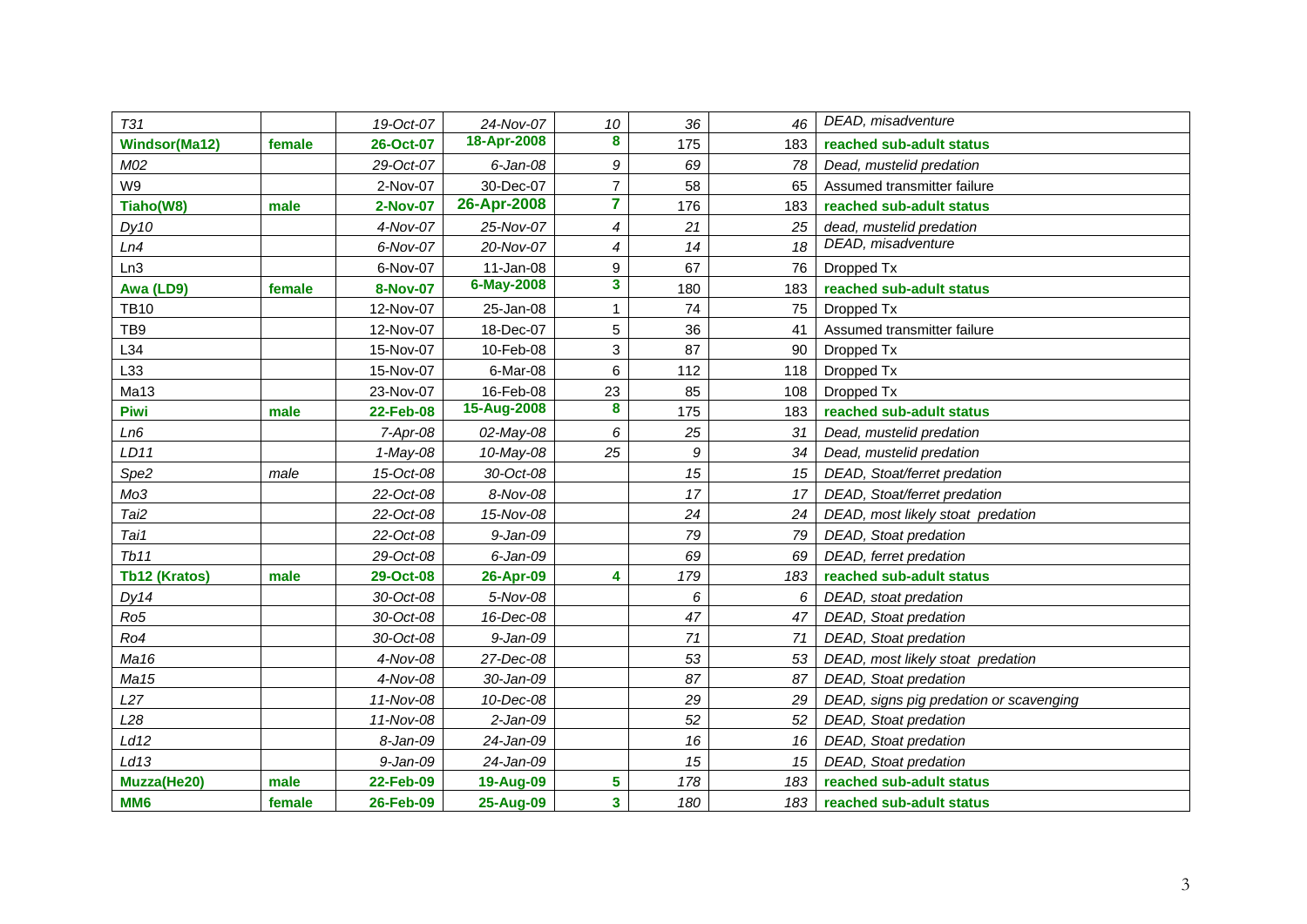| <b>Tb13</b>     | male   | 23-Mar-09   | 12-Sep-09  | 10 | 173                     | 183             | reached sub-adult status           |
|-----------------|--------|-------------|------------|----|-------------------------|-----------------|------------------------------------|
| Mo <sub>4</sub> | male   | 26-Mar-09   | 12-Sep-09  | 13 | 170                     | 183             | reached sub-adult status           |
| Ma17            |        | 14-Apr-09   | 28-Apr-09  |    | 14                      | 14              | DEAD, misadventure                 |
| Mo <sub>5</sub> | female | 17-Apr-09   | 25-Apr-09  |    | 8                       | 8               | DEAD, misadventure                 |
| Ln9             | male   | 6-May-09    | 6-May-09   |    | 0                       | 0               | Assumed transmitter failure        |
| Tai4            | male   | $6$ -May-09 | 14-May-09  |    | 8                       | 8               | DEAD, predation                    |
| Dn1             |        | 16/09/2010  | 25/09/2010 |    | 9                       | 19              | Presumably dead, only found Tx     |
| Lg14            |        | 1/10/2010   | 14/10/2010 |    | 13                      | 13              | DEAD, predation                    |
| Tw <sub>6</sub> |        | 16/10/2010  | 25/10/2010 |    | 9                       | 9               | Presumably dead, only found Tx     |
| Tw5             |        | 16/10/2010  | 21/10/2010 |    | 5                       | 5               | DEAD, predation                    |
| Lg15            |        | 22/10/2010  | 30/10/2010 |    | 8                       | 8               | DEAD, predation                    |
| Tai8            |        | 2/11/2010   | 18/01/2011 |    | 77                      | 77              | DEAD, cause unknown                |
| Katoa (Mx23)    |        | 2/11/2010   | 20-Apr-11  | 14 | 169                     | 183             | reached sub-adult status           |
| Mx24            |        | 7/11/2010   | 12/12/2010 |    | 35                      | 35              | DEAD, mustelid predation           |
| Ma18            |        | 9/11/2010   | 19/11/2010 |    | 10                      | 10              | DEAD, predation                    |
| Ma19            |        | 19/11/2010  | 30/11/2010 |    | 11                      | 11              | DEAD, predation                    |
| Mr 15           |        | 26/11/2010  | 4/01/2011  |    | 39                      | 39              | Dropped Tx                         |
| L32             |        | 8/12/2010   | 21/12/2010 |    | 13                      | 13              | DEAD, mustelid predation           |
| D <sub>50</sub> |        | 8/12/2010   | 15/12/2010 |    | $\overline{7}$          |                 | DEAD, predation                    |
| Fo <sub>2</sub> |        | 8/12/2010   | 21/03/2011 |    | 103                     | 103             | DEAD, feline or mustelid predation |
| Kr1             |        | 6/01/2011   | 21/01/2011 |    | 15                      | 15              | DEAD, mustelid predation           |
| Rk3             |        | 6/01/2011   | 17-Jun-11  | 21 | 162                     | 183             | reached sub-adult status           |
| Ro12            |        | 19/01/2011  | 21/01/2011 |    | $\overline{\mathbf{c}}$ | $\overline{2}$  | DEAD, ferret predation             |
| Lg16            |        | 19/01/2011  | 22/01/2011 |    | 3                       | 3               | DEAD, cause unknown                |
| Tai9            |        | 19/01/2011  | 25/06/2011 | 26 | 157                     | 183             | reached sub-adult status           |
| Tai10           |        | 26/01/2011  | 7/03/2011  |    | 40                      | 40              | DEAD, cause unknown                |
| Lg17            |        | 2/02/2011   | 4/02/2011  |    | $\overline{c}$          | 2               | DEAD, stoat predation              |
| Ltm1            |        | 2/02/2011   | 25-Jul-11  |    | 173                     | 173             | reached sub-adult status           |
| Mx25            |        | 3/03/2011   | 11/07/2011 |    | 130                     | 130             | Dropped Tx                         |
| <b>Mx26</b>     |        | 23/03/2011  | 25/07/2011 |    | 124                     | 124             | <b>ALIVE</b>                       |
| Fo3             |        | 1/04/2011   | 24/04/2011 |    | 23                      | 23 <sup>1</sup> | DEAD, predation                    |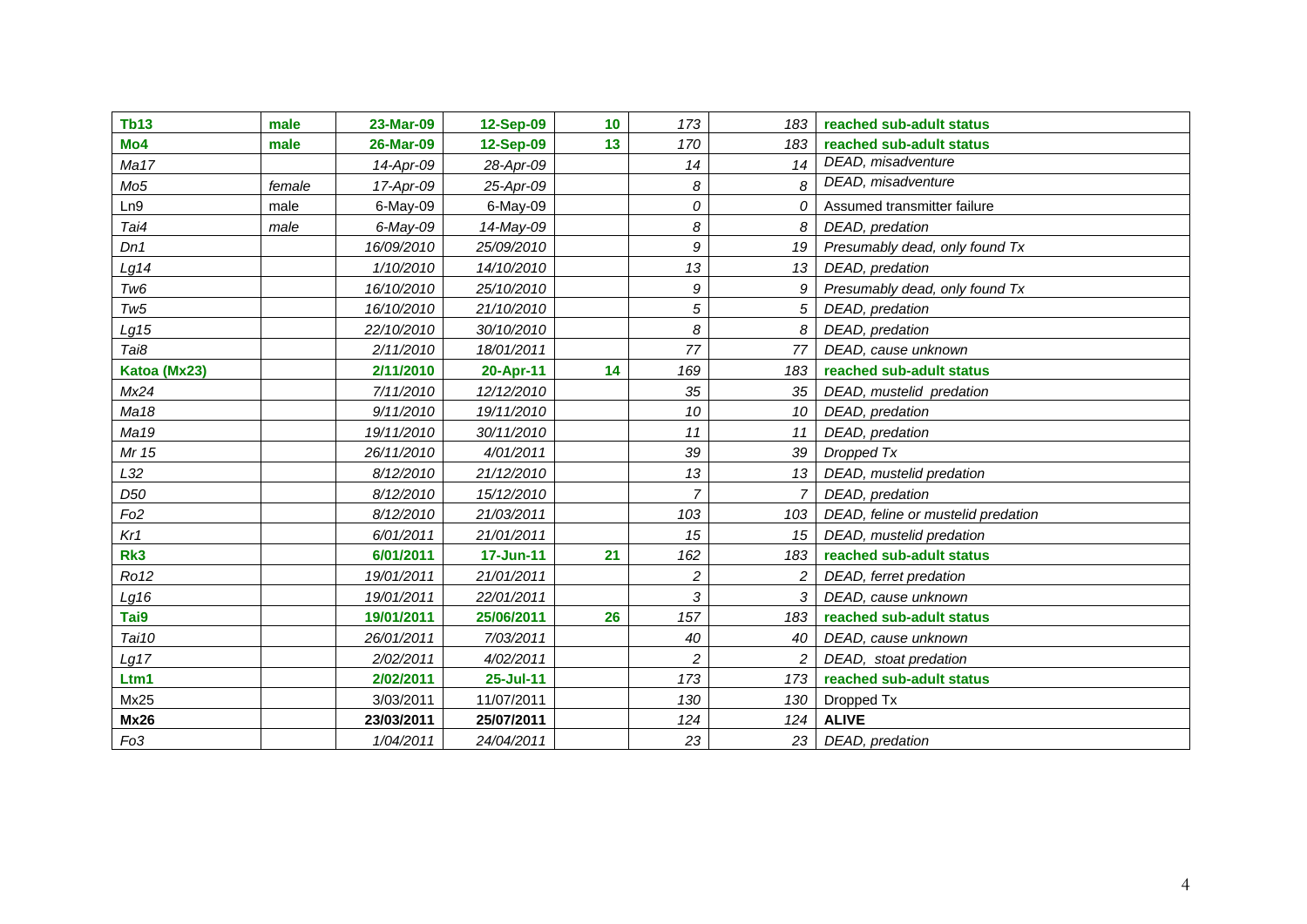## **Tongariro Forest Kiwi Sanctuary Kiwi Sub Adults – defined as 183 days to 4.5 years old**

### **July 2007 to July 2011**

List includes all monitored sub-adults within Tongario Forest Kiwi Sanctuary since 06/07 season. However this obviously represents only a proportion of the total TFKS sub-adults population. Every sub-adult listed was radio-tagged. When cause of death was established (using expert opinion, evidence, and pathology/Massey University) it was listed. When cause of death was not conclusively able to be established (carcasses too decomposed, not located, lack of evidence) it was listed as cause unknown.

| Sub-adult ID      | <b>Sex</b> | <b>First date</b> | <b>Outcome date</b> | Outcome (& cause)                                    |
|-------------------|------------|-------------------|---------------------|------------------------------------------------------|
| Drew              | male       | 25-Apr-2006       | 19-Jul-2007         | Tx failed or disappeared                             |
| Tawa*             | female     | 7-Jun-2006        | 11-Jun-2007         | DEAD, ferret predation                               |
| Jlo               | female     | 8-Jun-2006        | 7-Jan-2007          | DEAD, cause unknown                                  |
| Bert              | male       | 30-Jun-2006       | 5-Nov-2006          | Tx failed or disappeared                             |
| <b>Freddie</b>    | male       | 30-Jun-2006       | 19-Mar-2010         | > 4.5 years old, no longer sub-adult                 |
| Majors            | male       | 17-Jul-2006       | 13-Aug-2006         | Tx failed or disappeared                             |
| Vegas             | female     | 17-Jul-2006       | 27-Mar-2007         | Dropped Tx                                           |
| <b>Pumpkin</b>    | male       | 10-Aug-2006       | 17-Jul-2010         | > 4.5 years old, no longer sub-adult                 |
| <b>Fozzie</b>     | male       | 9-Jan-2007        | 26-Jun-2010         | > 4.5 years old, no longer sub-adult                 |
| Lahar-Nui         | female     | 28-Mar-2007       | 5-Sep-2007          | DEAD, cause unknown                                  |
| Thunderbolt       | male       | 3-Apr-2007        | 29-Apr-2009         | DEAD, cause unknown (sign of pig predation/scavenge) |
| Mickey            | male       | 7-Apr-2007        | 11-Sep-2009         | Dropped Tx                                           |
| Anouk             | female     | 9-Apr-2007        | 25-Mar-2008         | DEAD, cause unknown                                  |
| LG4               | unknown    | 12-Apr-2007       | 20-Apr-2007         | DEAD, stoat predation                                |
| kaimai*           | female     | 16-Apr-2007       | 14-Dec-2008         | Dropped Tx                                           |
| Zaine             | female     | 19-Apr-2007       | 1-Mar-2010          | Dropped Tx                                           |
| lti*              | female     | 23-Apr-2007       | 21-Nov-2008         | DEAD, cause unknown                                  |
| Diva              | male       | 13-May-2007       | 30-Jan-2010         | Dropped Tx                                           |
| <b>Little moa</b> | male       | 16-May-2007       | 22-Apr-2011         | > 4.5 years old, no longer sub-adult                 |
| <b>Rocket</b>     | male       | 18-May-2007       | 24-Apr-2011         | > 4.5 years old, no longer sub-adult                 |
| <b>Spike</b>      | female     | 4-Jun-2007        | 11-May-2011         | > 4.5 years old, no longer sub-adult                 |
| Puki              | female     | 23-Jul-2007       | 29-Oct-2008         | Tx failed or disappeared                             |
| Jet               | female     | 9-Nov-2007        | 24-Mar-2008         | Dropped Tx                                           |
| Kivi              | female     | 7-Apr-2008        | 17-Aug-2010         | Dropped Tx                                           |
| Windsor           | female     | 18-Apr-2008       | 4-May-2009          | Dropped Tx                                           |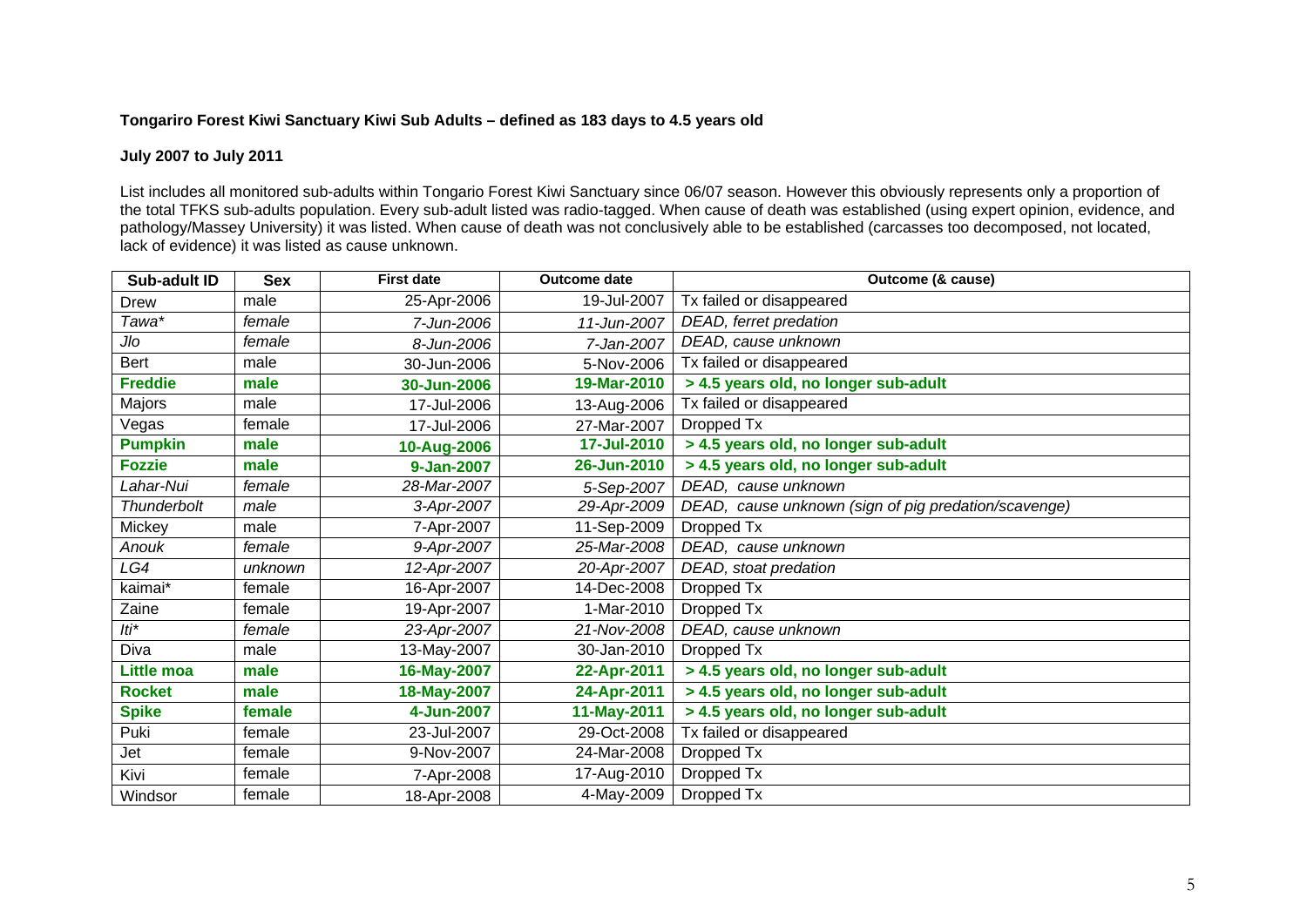| Tiaho (W8)       | male    | 26-Apr-2008  | 19-Oct-2010 | Tx failed or disappeared                                              |
|------------------|---------|--------------|-------------|-----------------------------------------------------------------------|
| Awa              | female  | 6-May-2008   | 3-Aug-2010  | DEAD, cause unknown                                                   |
| Piwi             | male    | 15-Aug-2008  | 21-Oct-2008 | Tx failed or disappeared                                              |
| Piwi (2)         | male    | 7-Sep-2009   | 7-Dec-2009  | Broken leg, taken to Massey, later released into TFKS (without Tx)    |
| Kratos (Tb12)    | male    | 26-Apr-2009  | 31-Jul-2011 | <b>ALIVE</b>                                                          |
| Muzza (He20)     | male    | 19-Aug-2009  | 31-Jul-2011 | Tx failed or disappeared                                              |
| Mm <sub>6</sub>  | female  | 25-Aug-2009  | 31-Jul-2011 | <b>ALIVE</b>                                                          |
| Mo4              | male    | 12-Sep-2009  | 31-Dec-2009 | DEAD, cause unknown but evidence of ferret predation                  |
| Tb13             | male    | 12-Sep-2009  | 30-Dec-2009 | DEAD, cause unknown but evidence of ferret predation                  |
| Pokorua          |         |              | 10-Feb-2010 |                                                                       |
| (Tb14)           | male    | 20-Nov-2009  |             | DEAD, cause unknown but evidence of ferret predation                  |
| Digger           | male    | 29-Mar-2010  | 24-Feb-2011 | DEAD, misadventure                                                    |
| <b>Bogeye</b>    | female  | 18-May-2010  | 31-Jul-2011 | <b>ALIVE</b>                                                          |
| Old Nev          | male    | 20-May-2010  | 30-May-2011 | DEAD, misadventure (caught leg in vine/Lycopodium volubile)           |
|                  |         |              |             |                                                                       |
| <b>Apollo</b>    | male    | 15-Jul-2010  | 31-Jul-2011 | <b>ALIVE</b>                                                          |
| <b>Sparkler</b>  | female  | 12-Aug-2010  | 31-Jul-2011 | <b>ALIVE</b>                                                          |
| <b>Te Koingo</b> | female  | 12-Aug-2010  | 31-Jul-2011 | <b>ALIVE</b>                                                          |
| Womble           | female  | 12-Aug-2010  | 31-Jul-2011 | <b>ALIVE</b>                                                          |
| Aubrey           | female  | 15-Sep-2010  | 31-Jul-2011 | <b>ALIVE</b>                                                          |
| <b>Tuesday</b>   | female  | 2-Oct-2010   | 31-Jul-2011 | <b>ALIVE</b>                                                          |
| <b>Alcapone</b>  | male    | 16-Nov-2010  | 31-Jul-2011 | <b>ALIVE</b>                                                          |
| Hinuhinu         | male    | 16-Nov-2010  | 10-Jul-2011 | DEAD, misadventure (probably drowned in the Wanganui River)           |
|                  |         |              |             |                                                                       |
| <b>Flygirl</b>   | male    | 6-Jan-2011   | 31-Jul-2011 | <b>ALIVE</b>                                                          |
| Dani             | male    | 17-Mar-2011  | 31-Jul-2011 | <b>ALIVE</b>                                                          |
| <b>Mel</b>       | male    | 17-Mar-2011  | 31-Jul-2011 | <b>ALIVE</b>                                                          |
| Ranui            | male    | 17-Mar-2011  | 10-Jul-2011 |                                                                       |
|                  |         |              |             | DEAD, misadventure (found in a tomo/hole, probably died of starvation |
| <b>Mertie</b>    | male    | 23-Mar-2011  | 31-Jul-2011 | <b>ALIVE</b>                                                          |
| <b>Pebble</b>    | female  | 23-Mar-2011  | 31-Jul-2011 | <b>ALIVE</b>                                                          |
| Lassie           | female  | 29-Mar-2011  | 31-Jul-2011 | <b>ALIVE</b>                                                          |
| Katoa (Mx23)     | unknown | 20-Apr-2011  | 31-Jul-2011 | <b>ALIVE</b>                                                          |
| Koroki           | male    | 10 June 2011 | 31-Jul-2011 | <b>ALIVE</b>                                                          |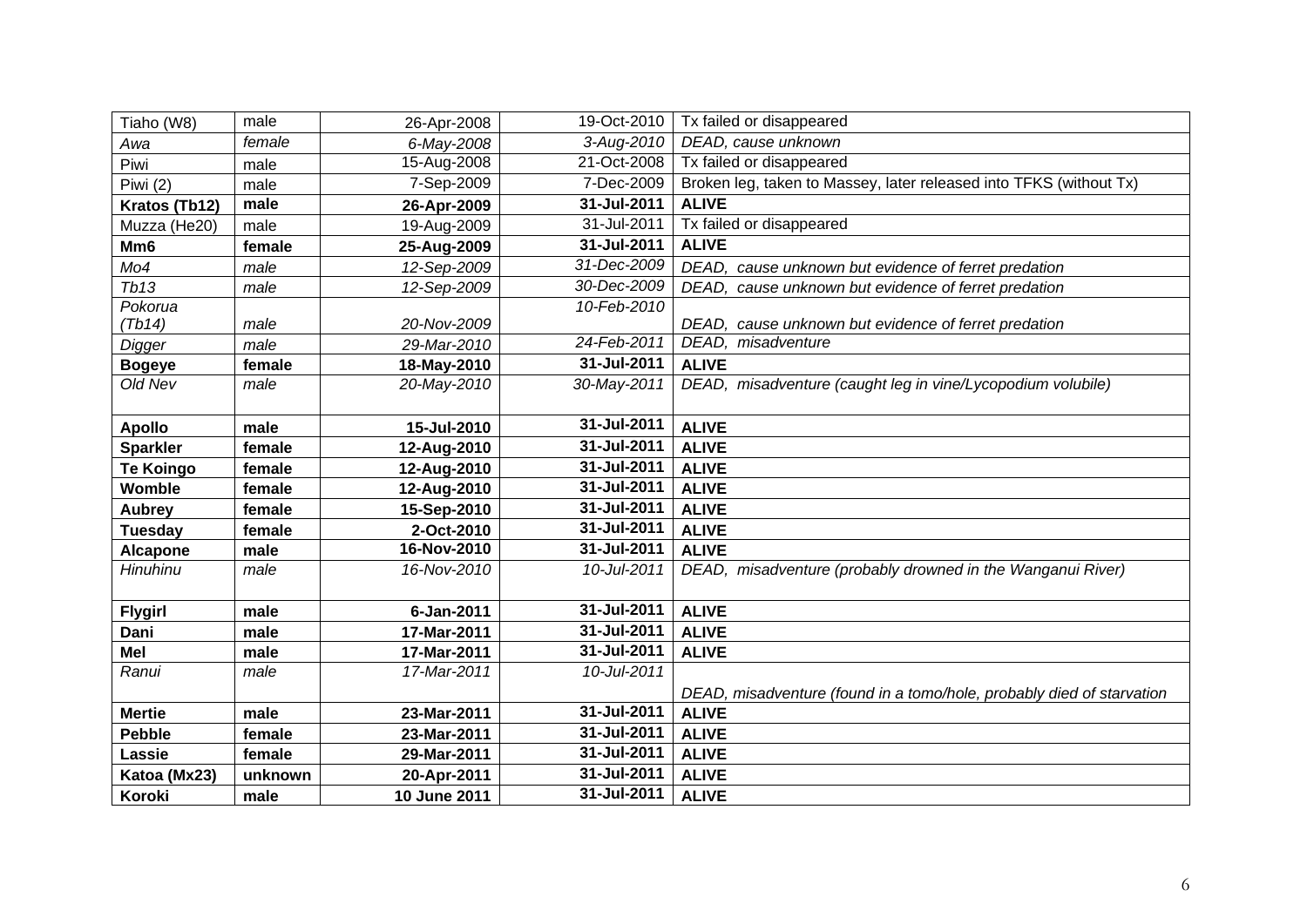| Stu <sub>2</sub> | female  | 10 June 2011 | 31-Jul-2011   ALIVE |                                                                                                      |
|------------------|---------|--------------|---------------------|------------------------------------------------------------------------------------------------------|
| <b>Titaki</b>    | female  | 10 June 2011 | 31-Jul-2011   ALIVE |                                                                                                      |
| Rk3              | unknown | 17 June 2011 | 31-Jul-2011   ALIVE |                                                                                                      |
| $\overline{Ta}$  | unknown | 25 June 2011 | 15-Jul-2011         | DEAD, cause unknown (waiting report from Massey), but was found in a<br>stream (likely misadventure) |
| Ltm1             | unknown | 20 July 2011 | $31 -$ Jul-2011     | <b>ALIVE</b>                                                                                         |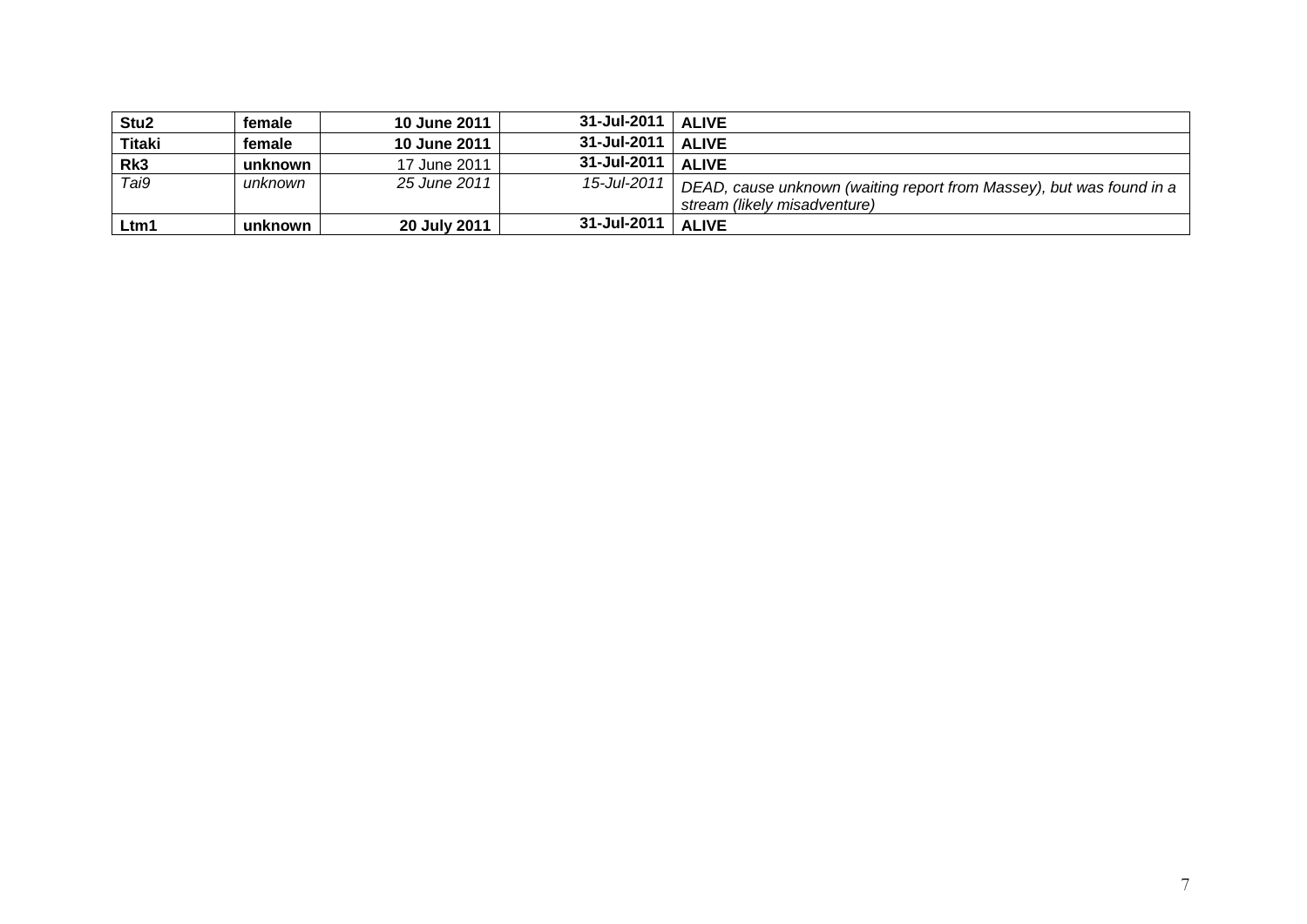### **Tongariro Forest Kiwi Sanctuary Kiwi Adults – defined as 4.5 years old and older**

### **July 2007 to July 2011.**

List includes all monitored adults within Tongario Forest Kiwi Sanctuary since 06/07 season. However, this obviously represents only a proportion of total TFKS adult population. Every adult listed was radio-tagged. When cause of death was established (using expert opinion, evidence, and pathology/Massey University) it was listed. When cause of death was not conclusively able to be established (carcasses too decomposed, not located, lack of evidence) it was listed as cause unknown. Several dead adults (not monitored or known) were found outside TFKS (greater than 15 km away from sanctuary boundary). These are not listed. Cause of death was hit by cars on road (2)/old gin trap/unknown).

| <b>Name</b>    | <b>Sex</b> | <b>First transmitter on</b> | Outcome date | Outcome (& cause)      |
|----------------|------------|-----------------------------|--------------|------------------------|
| Ra             | М          | 30-Aug-01                   | 1-Feb-07     | Unknown cause of death |
| Lola           | F          | 28-Jun-05                   | 1-Mar-07     | Dropped Tx             |
| Gonzo          | М          | 28-Jun-05                   | 9-Oct-07     | Unknown cause of death |
| Knobby         | M          | 10-Feb-04                   | 30-Jan-08    | Dropped Tx             |
| Phoebe         | F          | 29-Aug-01                   | 21-Feb-08    | Unknown cause of death |
| Minime         | F          | 30-Jul-07                   | 13-Mar-08    | Dropped tx             |
| <b>Steve</b>   | M          | 18-Oct-03                   | 1-May-08 $ $ | Dropped Tx             |
| Tracker        | F          | 11-Oct-04                   | 10-Jun-08    | Tx removed             |
| L.Penelope     | F          | 7-Sep-05                    | 8-Jul-08     | Tx removed             |
| Halo           | M          | 27-Jun-08                   | 31-Jul-08    | Dropped Tx             |
| Koru           | F          | 24-Apr-04                   | 17-Jan-09    | Unknown cause of death |
| Log. Don       | M          | 10-Mar-05                   | 6-Feb-09     | Dropped Tx             |
| Frosty         | М          | 10-Feb-04                   | 8-Feb-09     | Ferret predation       |
| <b>Toetwo</b>  | М          | 8-Jun-00                    | 11-Feb-09    | Ferret predation       |
| seagull        | Μ          | 18-Oct-03                   | 17-Feb-09    | Ferret predation       |
| <b>Brownie</b> | М          | 13-Mar-05                   | 25-Feb-09    | Gastroenteritis        |
| Lundi          | М          | 26-Jun-06                   | 5-Mar-09     | Ferret predation       |
| Suzanne        | F          | 20-May-08                   |              | 17-Mar-09   Tx removed |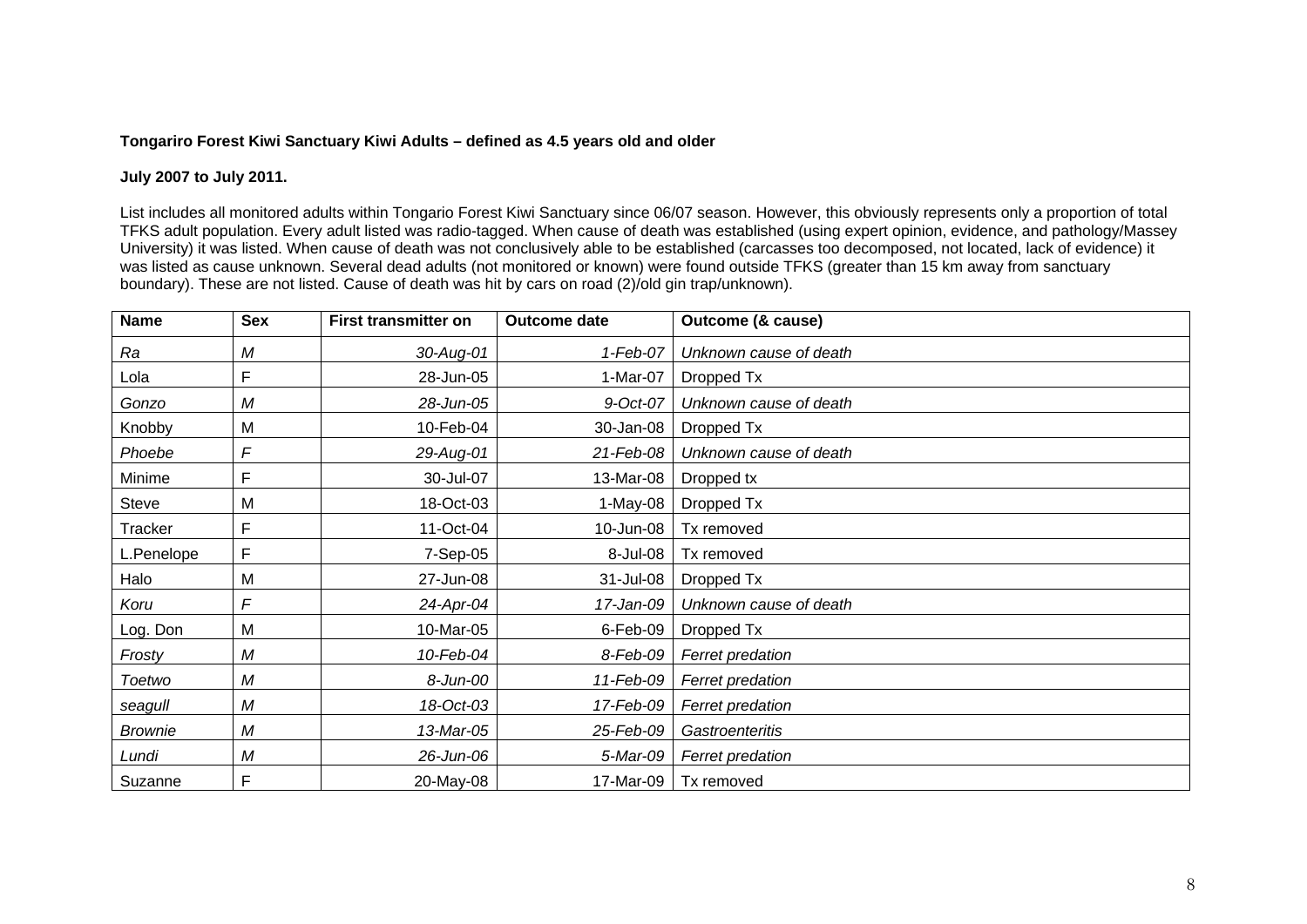| Taniko        | F              | 25-Aug-04    | 27-Mar-09    | Tx removed                                              |
|---------------|----------------|--------------|--------------|---------------------------------------------------------|
| Koroua        | M              | 14-Jul-08    | 17-Apr-09    | Dropped Tx                                              |
| Wahanui       | F              | 20-Mar-01    | 21-May-09    | Tx removed                                              |
| Tae           | M              | 16-Nov-03    | 16-Sep-09    | Ferret predation                                        |
| Mamaku        | M              | 30-Aug-06    | 20-Dec-09    | Dropped Tx                                              |
| Waione        | $\overline{M}$ | 27-Feb-04    | 23-Dec-09    | DEAD, cause unknown but evidence of ferret predation    |
| Ash           | M              | $6$ -Jun-09  | 1-Jan-10     | DEAD, cause unknown but evidence of ferret predation    |
| <b>Muffet</b> | F              | 14-Sep-02    | 1-Jan-10     | DEAD, cause unknown but evidence of ferret predation    |
| <b>Slick</b>  | M              | $4$ -Jul-08  | 18-Jan-10    | DEAD, cause unknown but evidence of ferret predation    |
| Mondy         | M              | 18-May-04    | $1-Feb-10$   | DEAD, cause unknown but evidence of ferret predation    |
| Horrace       | M              | 15-Jan-02    | $4$ -Feb-10  | DEAD, cause unknown but evidence of ferret predation    |
| Storm         | M              | 17-Jul-09    | 20-Feb-10    | Ferret predation                                        |
| Trev          | M              | 26-Jul-08    | 26-Apr-10    | Ferret predation                                        |
| Illy          | M              | $1-Dec-01$   | 11-May-10    | Dropped Tx                                              |
| Te Aukaha     | M              | 11-Oct-01    | 19-Jul-10    | Ferret predation                                        |
| Tahi          | М              | 15-Dec-92    | 29-Jul-10    | DEAD, cause unknown but evidence of ferret predation    |
| Hemi          | M              | $5$ -Jul-01  | 23-Sep-10    | <b>Ferret predation</b>                                 |
| Te Maari      | F              | $21$ -Jun-01 | 21-Nov-10    | Unknown cause of death (sign of pig predation/scavenge) |
| Mani          | M              | 20-Nov-98    | $1 - Dec-10$ | DEAD, cause unknown but evidence of ferret predation    |
| Freddie       | M              | 19-Mar-10    | 21-Dec-10    | DEAD, cause unknown but evidence of ferret predation    |
| <b>Jack</b>   | M              | 7-Mar-07     | $9 - Jan-11$ | Unknown cause of death                                  |
| Rocky         | M              | 2-Nov-05     | 25-Feb-11    | Dropped Tx                                              |
| Daryl         | Μ              | 30-Jan-05    | 29-Mar-11    | Unknown cause of death                                  |
| Cough         | F              | 4-Mar-09     | 10-May-11    | Unknown cause of death                                  |
| <b>Kahuma</b> | F              | 8-Jul-02     | 10-Jul-11    | <b>Alive</b>                                            |
| Little moa    | M              | 22-Apr-11    | 10-Jul-11    | <b>Alive</b>                                            |
| Log. Ross     | M              | 2-Feb-04     | 10-Jul-11    | <b>Alive</b>                                            |
| Lucky         | M              | 16-Apr-96    | 10-Jul-11    | <b>Alive</b>                                            |